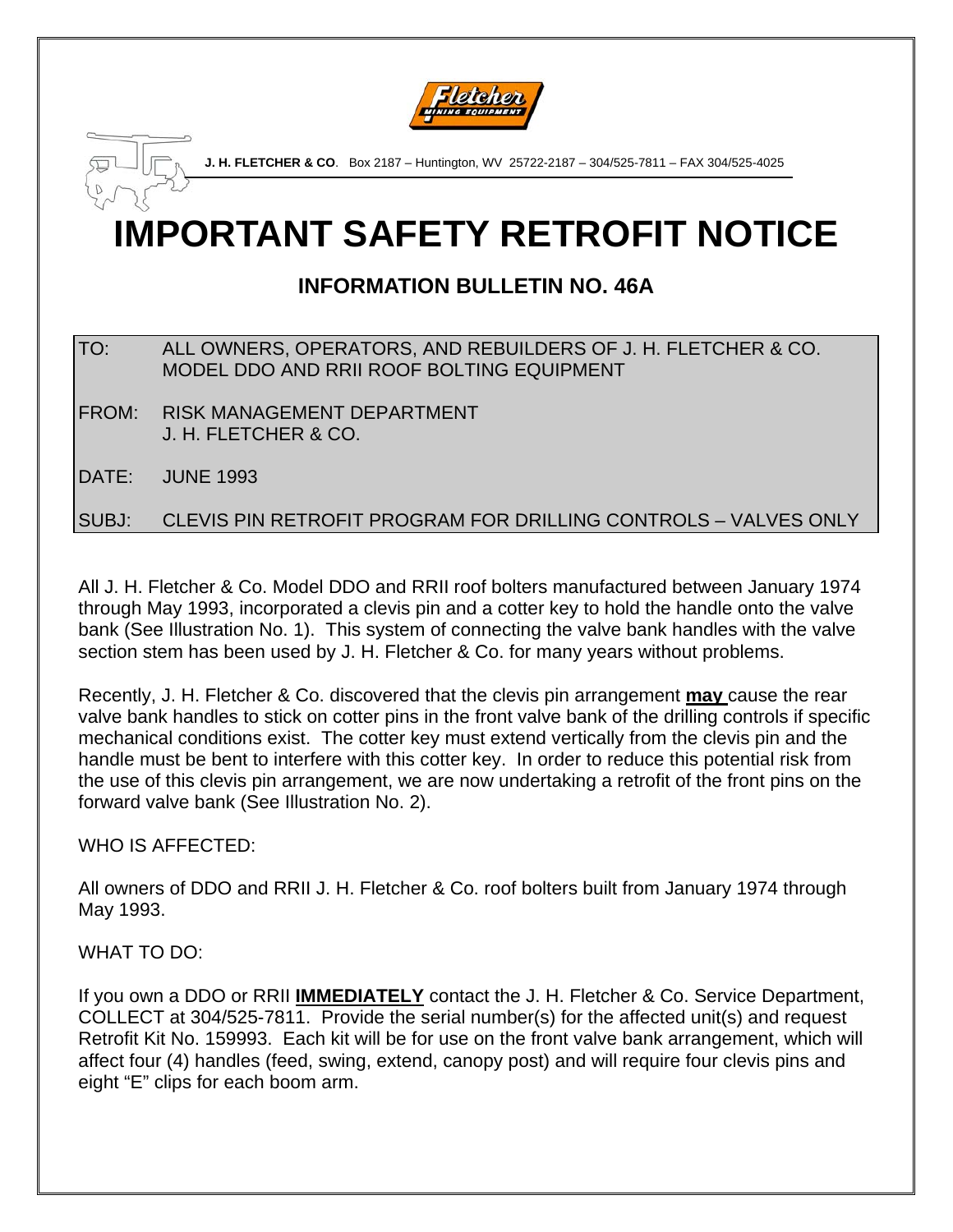Information Bulletin No. 46A Subject: Clevis Pin Retrofit Program June 1993 Page 2

J. H. Fletcher & Co. encourages you to perform installation immediately, following the recommended installation guidelines provided in this letter and with the retrofit kit.

When field conversion has been completed, return the enclosed Retrofit Verification Form in the self-addressed envelope provided.

Even if you do not require this retrofit kit, please complete the enclosed Retrofit Verification Form and return it for our records. Prompt completion of this status form will enable us to determine which roof bolters you have retrofitted with the kit, which have been transferred or sold to another company, and which are permanently out of service. For your reference, we have provided a list of machines we believe are in your possession (see Machine Reference List).

All future replacement clevis pins and cotter keys that are ordered under the existing part number 30378 will be shipped with this new design.

A new part sheet has also been provided to replace Drawing HY-40 of this component in your Parts Catalog.

WHAT J. H. FLETCHER & CO. WILL DO:

J. H. Fletcher & Co. will furnish a field conversion kit for each of your affected machines. The necessary number of kits will be provided to you FREE OF CHARGE. These kits can be shipped directly to you or to the mine. Please specify shipping information when placing orders. Retrofit of the replacement pins and "E" retainer clips can be accomplished at your work site by following the instructions supplied with each kit. If you encounter problems in installing these kits, J. H. Fletcher & Co. will provide consulting and technical services through our Sales Department upon request.

WHY THIS RETROFIT IS NECESSARY:

Due to the importance of these pins in the overall assembly and correct operation of the handles, J. H. Fletcher & Co. considers it of vital importance that these handles be retrofitted with the new pin assembly to reduce the risk of a machine malfunction or possible injury.

## EFFECT OF FAILURE TO RETROFIT:

If your company fails to replace the existing clevis pins for each DDO, DTO and RRII roof bolter, you will unnecessarily expose your employees to a possible injury.

Your cooperation and prompt attention would be greatly appreciated.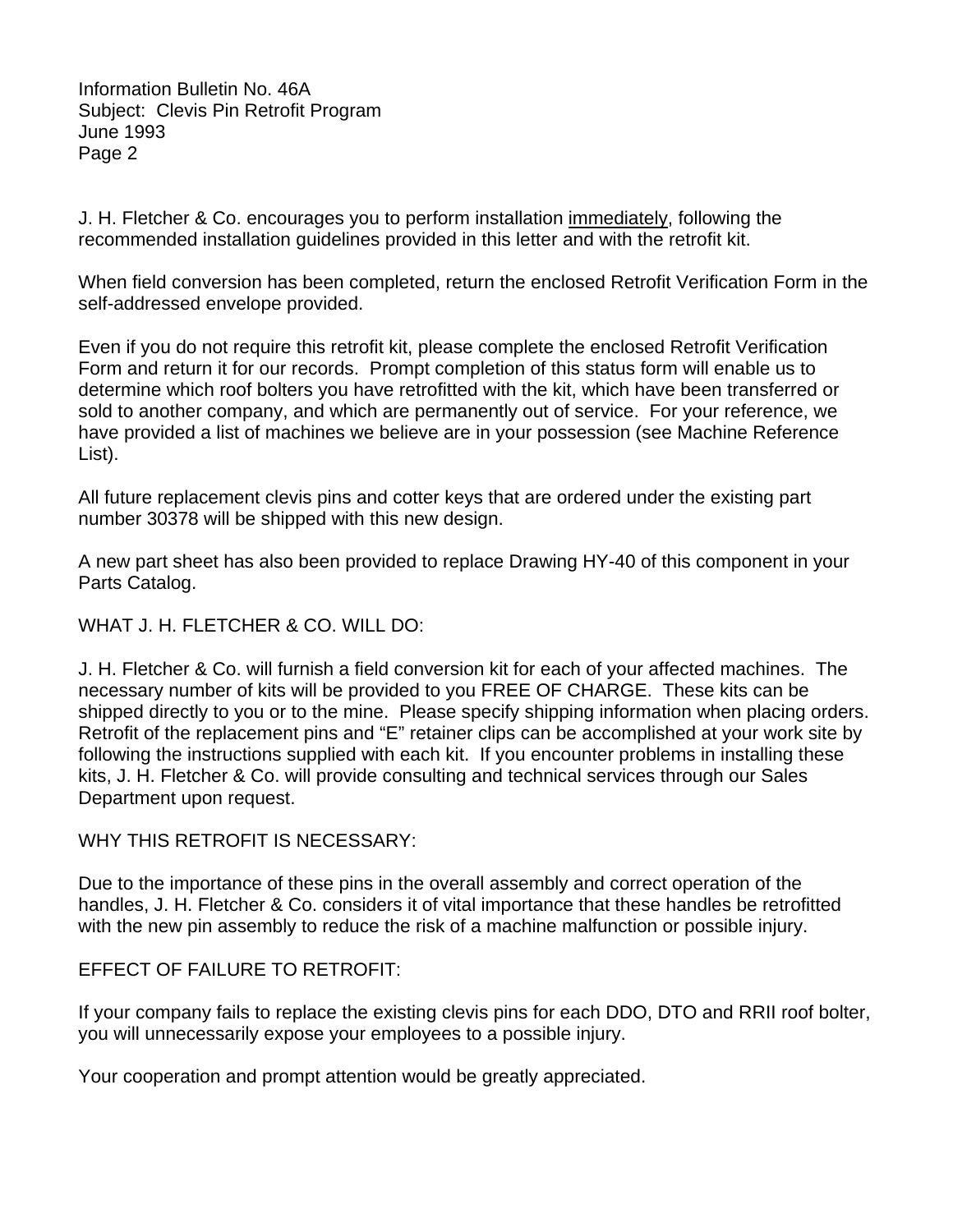### CLEVIS PIN RETROFIT PROGRAM PHASE ONE

#### RETROFIT VERIFICATION FORM

Please complete and return this Retrofit Verification Form after clevis pin replacement has been completed. Your cooperation in identifying transferred, sold, and permanently out-of-service equipment is appreciated.

- ( ) Our company has complied with this retrofit; provide model(s) and serial number(s).
- ( ) Our company is not affected by this retrofit.

## **REPLACEMENT CLEVIS PINS AND "E" CLIPS HAVE BEEN INSTALLED IN THE FOLLOW-ING EQUIPMENT:**

\_\_\_\_\_\_\_\_\_\_\_\_\_\_\_\_\_\_\_\_\_\_\_\_\_\_\_\_\_\_\_\_\_\_\_\_\_\_\_\_\_\_\_\_\_\_\_\_\_\_\_\_\_\_\_\_\_\_\_\_\_\_\_\_\_\_\_\_\_\_\_\_\_\_\_\_

| MODEL:<br><u> 1989 - Johann Stein, mars et al. (</u><br>SERIAL NO.: _____________________________                                                                             | MODEL: ___________________________<br>SERIAL NO.:___________________________     |
|-------------------------------------------------------------------------------------------------------------------------------------------------------------------------------|----------------------------------------------------------------------------------|
| MODEL:<br>SERIAL NO.: _____________________________                                                                                                                           |                                                                                  |
| MODEL:<br><u> 1980 - Andrea Andrew Maria (h. 1980).</u><br>SERIAL NO.: _______________________________                                                                        | MODEL: ___________________________                                               |
| MODEL:<br><u> 1989 - Jan Barnett, fransk politiker (d. 1989)</u><br>SERIAL NO.: _____________________________                                                                 | MODEL: __________________________<br>SERIAL NO.: ______________________________  |
| MODEL:<br><u> 1980 - Johann Barn, mars and de Britannic and de Britannic and de Britannic and de Britannic and de Britannic</u><br>SERIAL NO.: ______________________________ | MODEL: ____________________________<br>SERIAL NO.:______________________________ |
| MODEL:<br><u> 1980 - Johann John Stein, fransk politik (</u><br>SERIAL NO.: ________________________________                                                                  | MODEL: ____________________________                                              |

**PLEASE TAKE A MOMENT TO COMPLETE SIDE TWO OF THIS FORM.**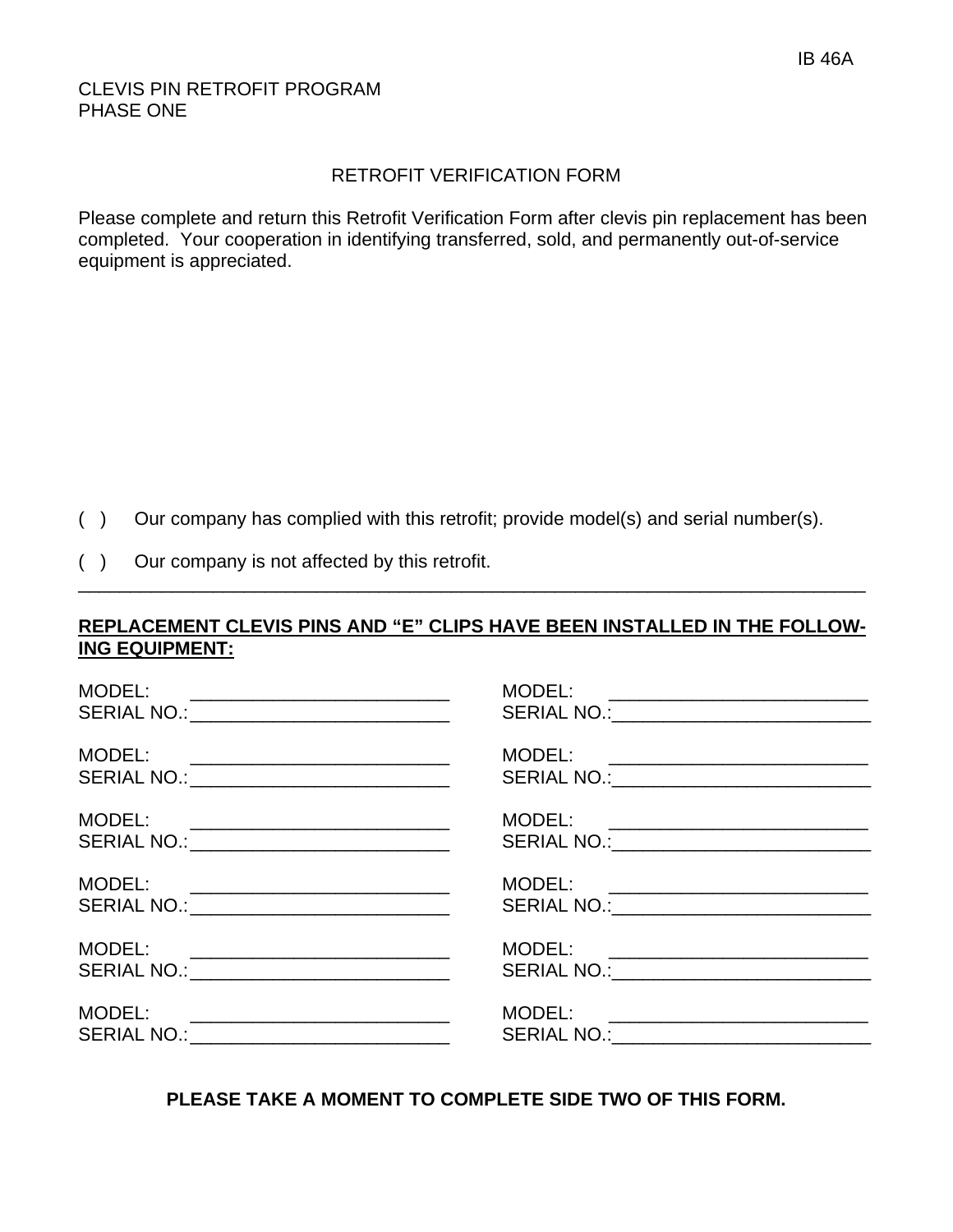#### CLEVIS PIN RETROFIT PROGRAM PHASE ONE

#### INACTIVE EQUIPMENT DISPOSITION

#### SOLD OR TRANSFERRED EQUIPMENT:

| MODEL:<br>SERIAL NO.: ___________________________                                                                         | OWNER:<br><u> 1989 - Johann John Stone, mars eta biztanleria (h. 1982).</u><br>ADDRESS:                                                     |
|---------------------------------------------------------------------------------------------------------------------------|---------------------------------------------------------------------------------------------------------------------------------------------|
|                                                                                                                           |                                                                                                                                             |
| MODEL:<br><u> 1989 - Andrea Andrews, amerikansk politik (</u><br>SERIAL NO.: ___________________________                  | OWNER:<br>ADDRESS:                                                                                                                          |
|                                                                                                                           | PHONE NO.:<br>TRANSACTION DATE: __________________________                                                                                  |
| MODEL:<br>SERIAL NO.: ___________________________                                                                         | OWNER:<br><u> 2000 - Jan James James James James James James James James James James James James James James James James Ja</u><br>ADDRESS: |
|                                                                                                                           | PHONE NO.:<br>TRANSACTION DATE: _________________________                                                                                   |
| MODEL:<br><u> 1989 - Johann Stein, mars et al. 1989 - Anna Barbara (</u><br>SERIAL NO.: ____________________________      | OWNER:                                                                                                                                      |
|                                                                                                                           |                                                                                                                                             |
| EQUIPMENT THAT IS PERMANENTLY OUT-OF-SERVICE:                                                                             |                                                                                                                                             |
| MODEL:<br><u> 1980 - Jan Samuel Barbara, margaret eta idazlea (h. 1980).</u><br>SERIAL NO.: _____________________________ | MODEL:                                                                                                                                      |
| MODEL:<br>SERIAL NO.: <u>________________________</u>                                                                     | MODEL:<br><u> 1980 - Andrea Andrews, amerikansk politik (</u>                                                                               |
| MODEL:<br>SERIAL NO.: ___________________________                                                                         | MODEL:                                                                                                                                      |
| <b>COMMENT:</b>                                                                                                           |                                                                                                                                             |
| Dated:                                                                                                                    |                                                                                                                                             |
| CM No.:                                                                                                                   | <b>Authorized Representative</b>                                                                                                            |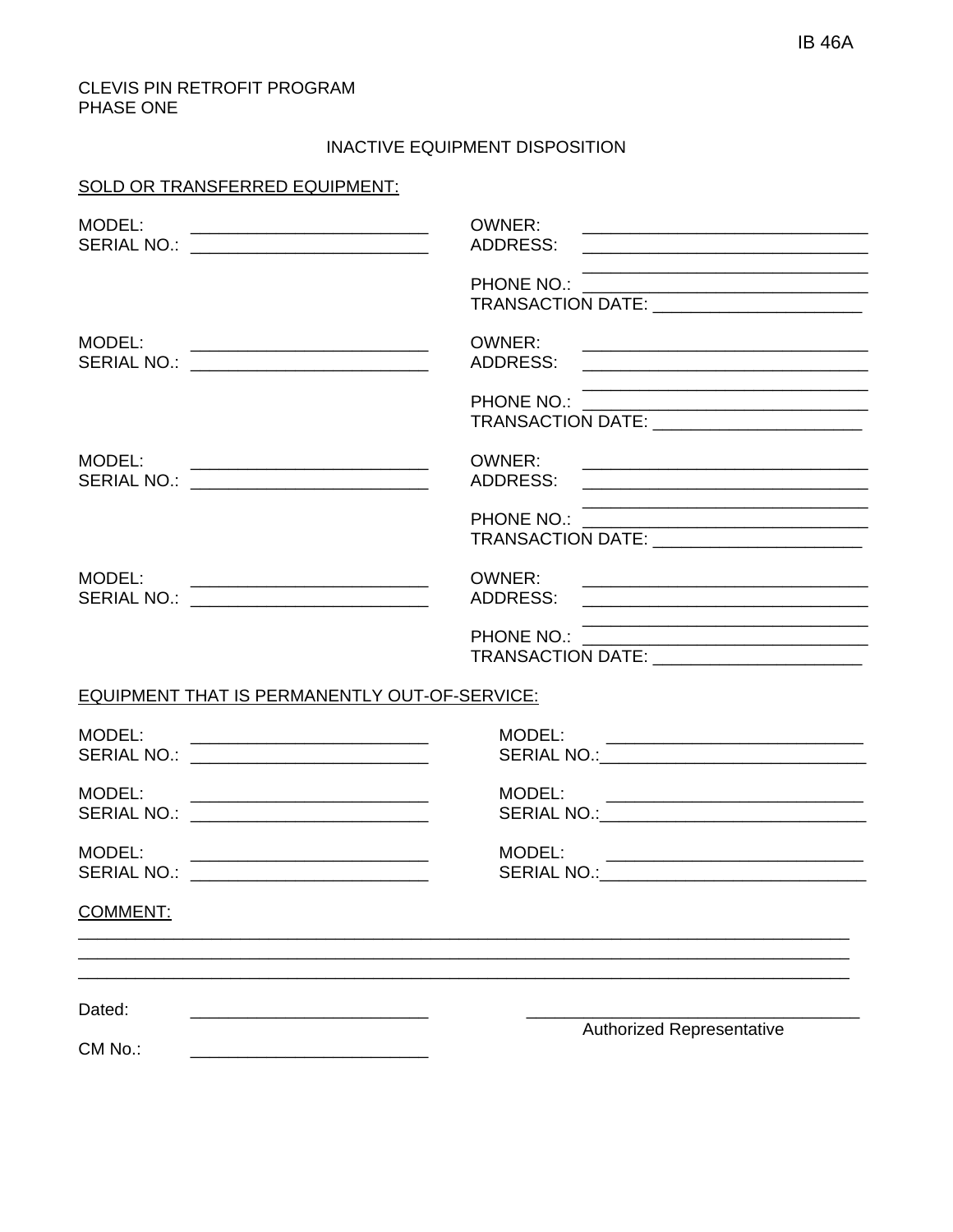## APPLICATION INSTRUCTIONS BULLETIN NO. TWO

### IMPORTANT

#### INSTRUCTIONS FOR INSTALLATION OF 159993 RETROFIT KIT

Installation of the 159993 Retrofit Kit can be easily accomplished by authorized maintenance personnel following the service steps provided below:

- 1. Tram the machine to a location that is free of obstructions, machinery, and has adequate roof support.
- 2. Place boom arms in a position that provides adequate work space.
- 3. Lower drill boom to floor.
- 4. Turn breaker off on machine.
- 5. Turn breaker off at power center. Follow your company's lock-out policy.
- 6. First, remove old clevis pins and cotter key from each affected handle, staring from the relief valve side (See Illustration No. 3). Then install replacement cotter key and "E" clip pin, part number 30378, on the front handle pin identified. Install these new pins also from the relief valve side. Check for the following conditions after installation:
	- a. All handles should work freely. Actuate the up/down functions. The handles must return to the centered or "neutral" position.
	- b. All handles must be level with one another. No handle should protrude above another handle.
	- c. All handles should be evenly spaced. No handle should touch or rest against another handle.
	- d. All handle functions should be clearly marked.
	- e. Make sure you have a slotted handle guide on the handles to prevent overlap. For additional information concerning the specific guide for your machine, contact the J. H. Fletcher & Co. Service Department.
- 7. When you are ready to energize the machine, turn power on at power center, turn breaker on, and test all controls at least three (3) times to ensure the machine handles do not stick and always return to the neutral position. Then shut the machine down by actuating the strip switch.
- 8. Notify the shift foreman of the serial number of the machine that has been retrofitted, and that the machine is operating properly.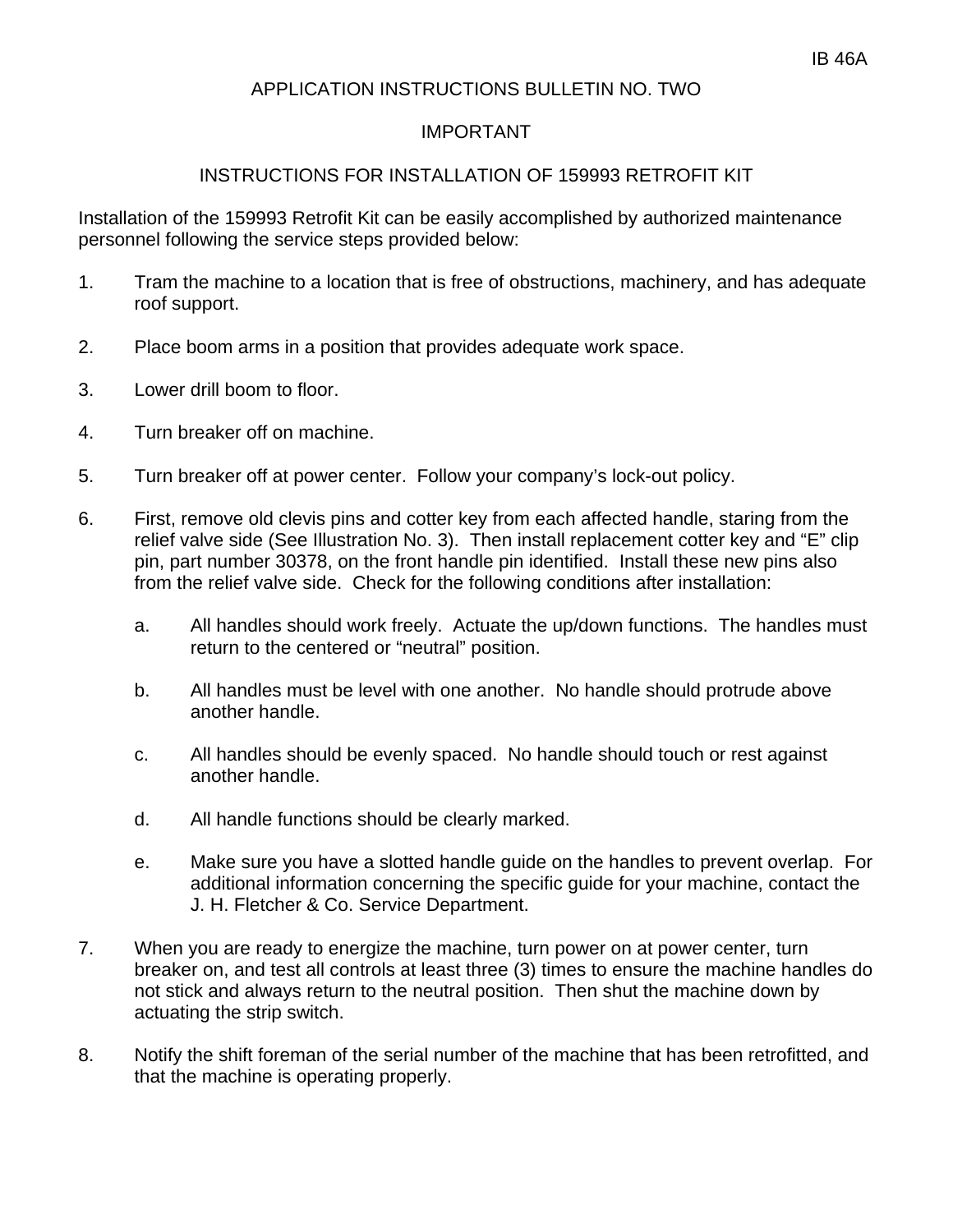Application Instructions Bulletin No. Two Instructions for Installation of 159993 Retrofit Kit Page 2

- 9. ROUTINELY CHECK THE "E" CLIPS TO ENSURE THEY ARE PROPERLY SEATED IN THE CLEVIS PIN.
- 10. ALWAYS CHECK YOUR MACHINE REGULARLY TO ENSURE THE HANDLE FUNCTION IS CLEARLY MARKED AND NO HANDLE IS BENT OR RAISED HIGHER THAN OTHER HANDLES IN THE SAME VALVE BANK.
- 11. Follow the same procedure as recommended in No. 7 for all affected equipment.
- 12. EFFECTIVE WITH THIS NOTICE, ANY NEW PINS ORDERED UNDER PART NUMBER 30378 WILL BE SHIPPED WITH THIS NEW COTTER KEY AND "E" CLIP PIN.

If you have any questions, please call the Risk Management Department at 304/525-7811, extension 240.

# **WARNING**

ONLY AUTHORIZED MAINTENANCE PERSONNEL SHOULD ASSIST IN THE INSTALLATION OF THESE PARTS.

ALWAYS USE ORIGINAL EQUIPMENT MANUFACTURER REPLACEMENT PARTS TO ENSURE COMPATIBILITY.

RETAIN THESE INSTRUCTIONS FOR FUTURE REFERENCE.

Part Number 159994 Clevis Pin Retrofit Program June 1993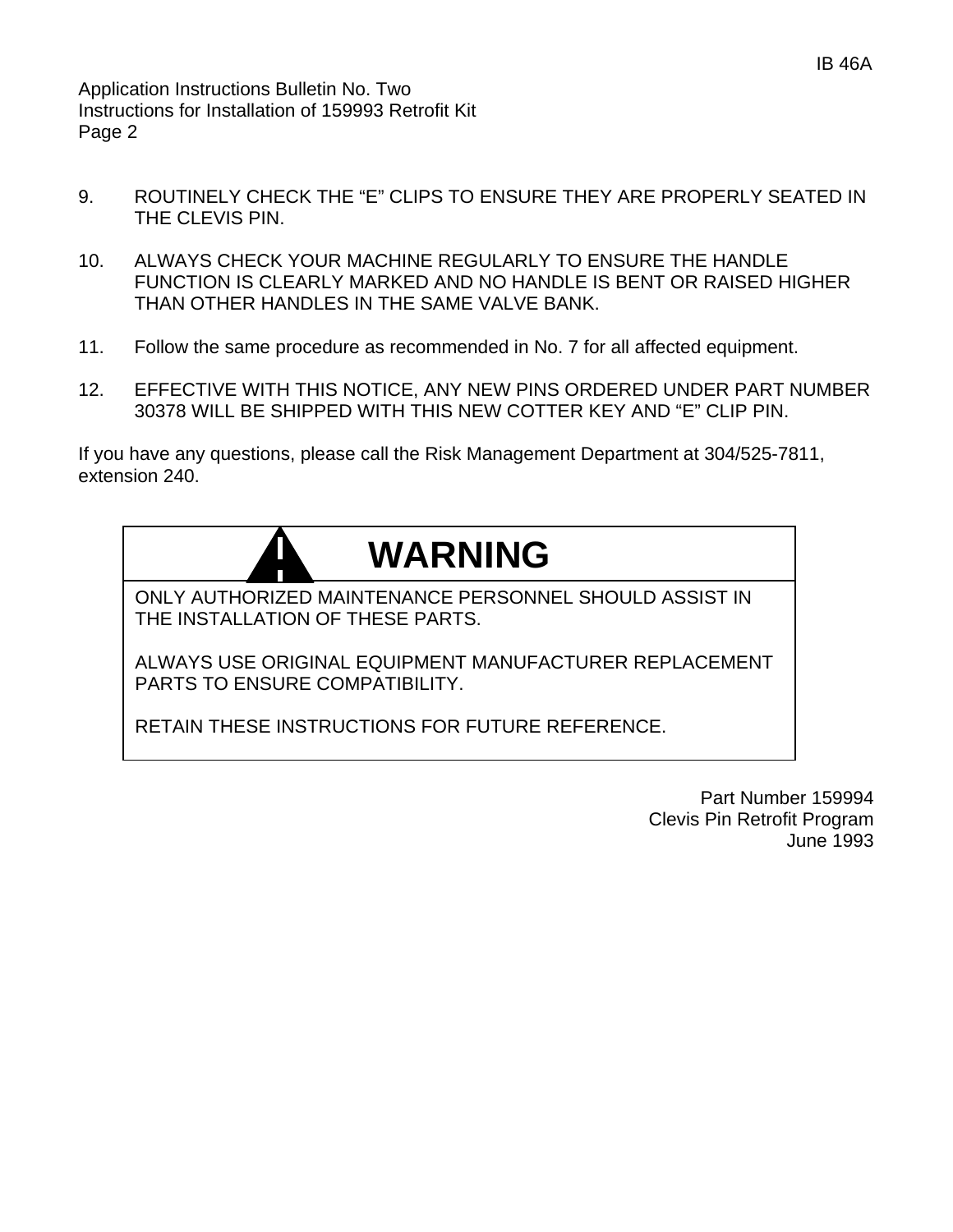# ILLUSTRATION NO. 1

# PHOTOGRAPH SHOWING OLD APPLICATION



Clevis Pin Retrofit Program Phase One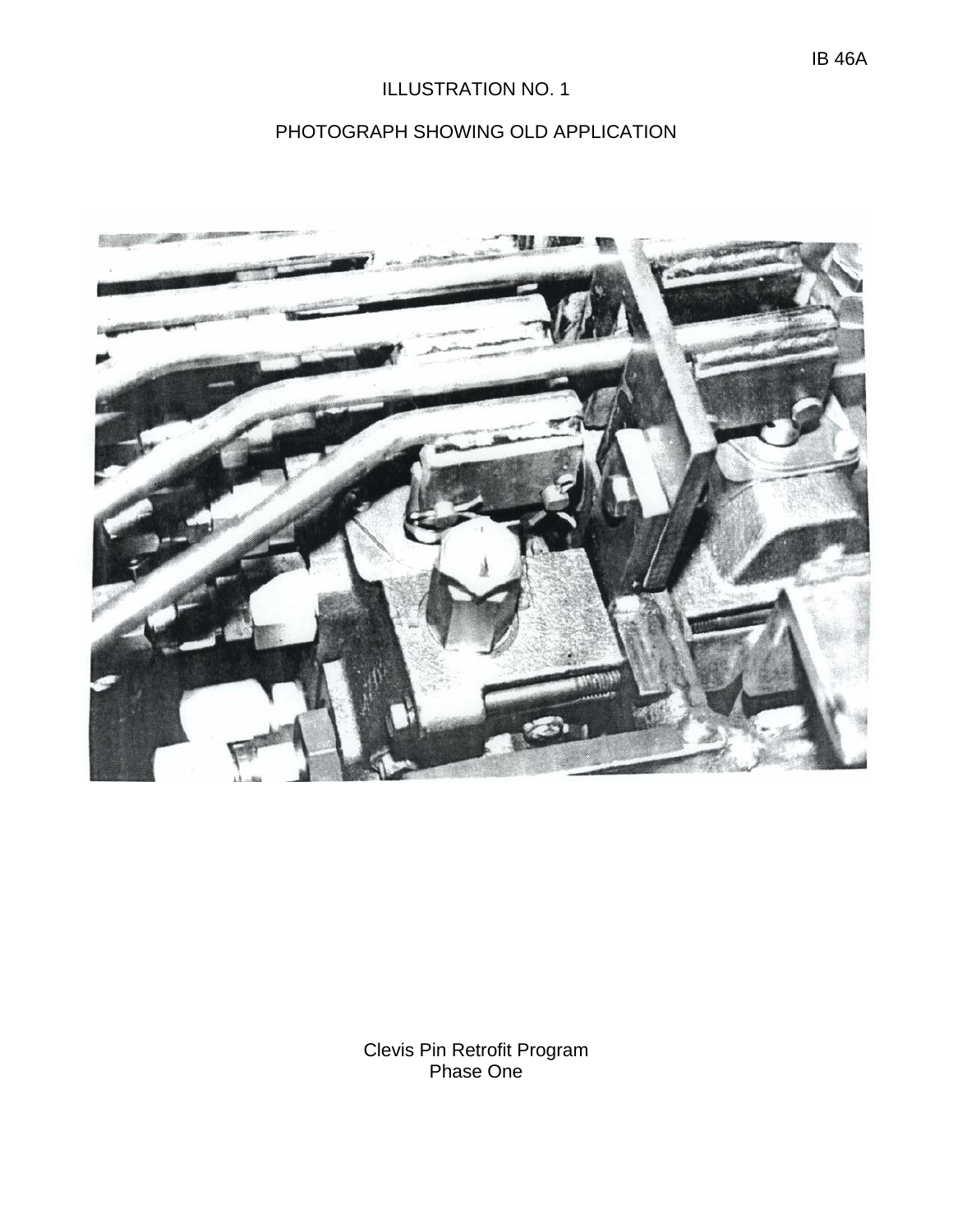## ILLUSTRATION NO. 2

# PHOTOGRAPH SHOWING VALVE WITH NEW ARRANGEMENT



## RETROFIT KIT NO. 159993

Clevis Pin Retrofit Program Phase One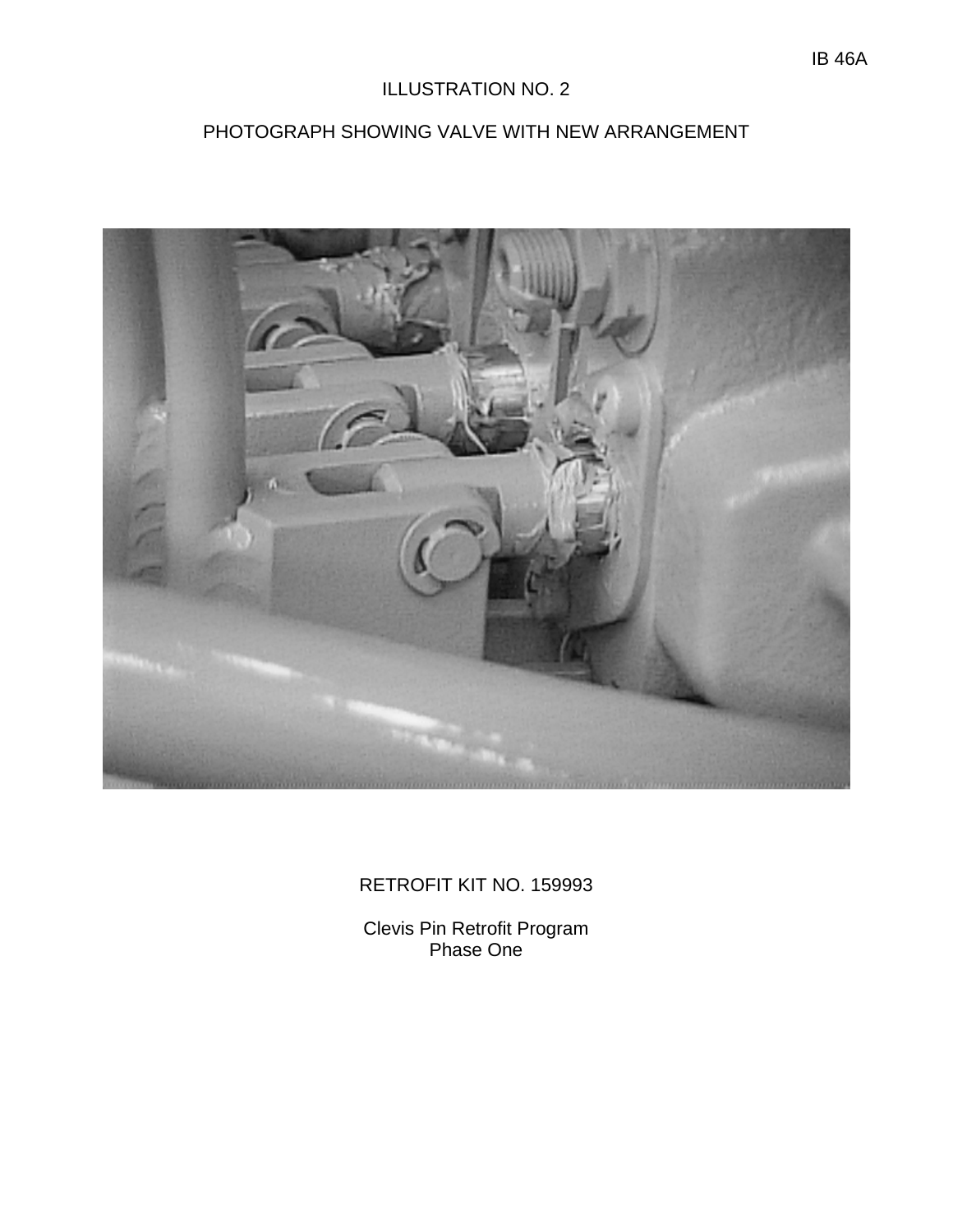#### **ILLUSTRATION NO. 3**